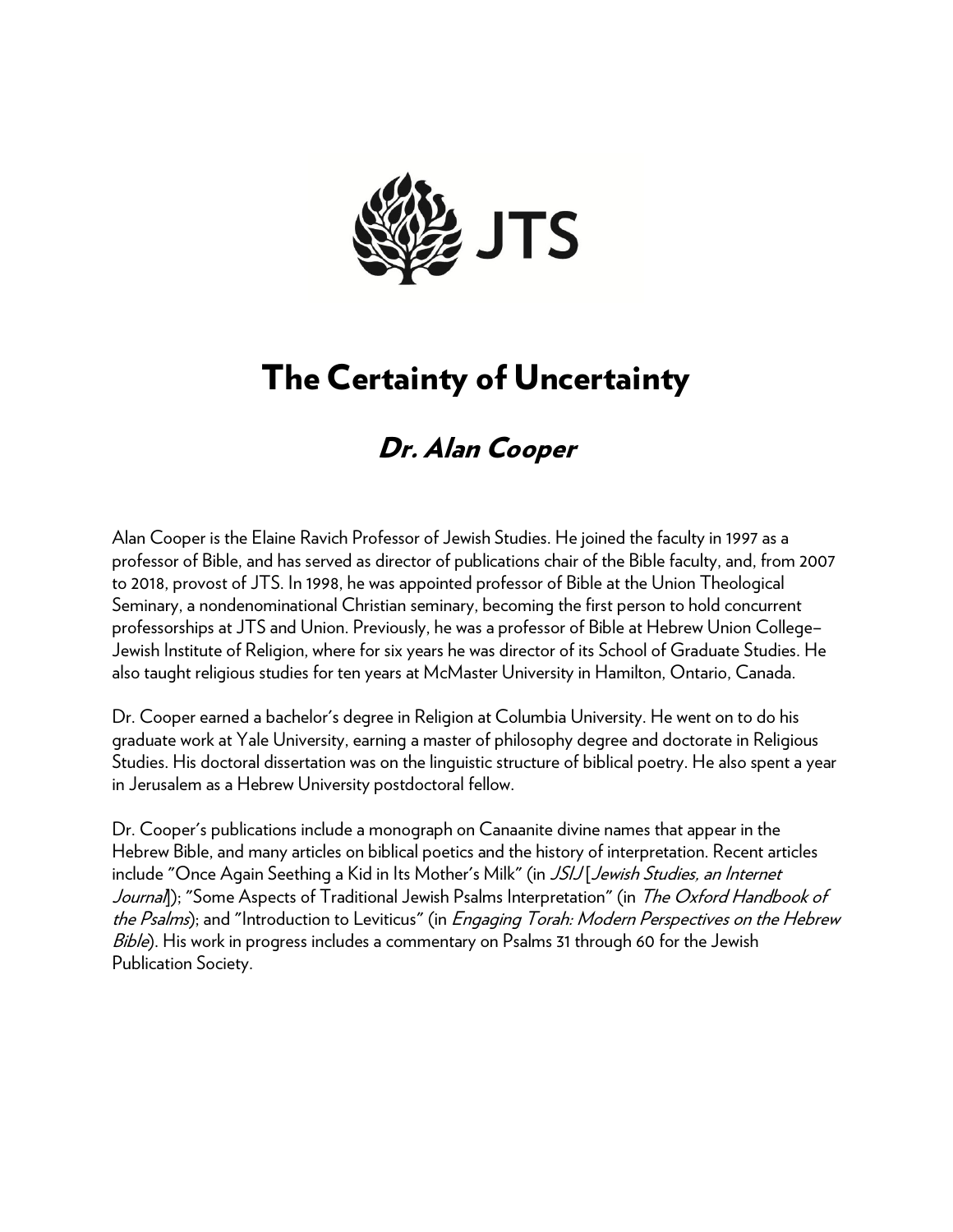## 1. Lamentations 3:25-29

| $\lceil z \rceil$ The LORD is good to those who | (כה) טוֹב ה' לְקָוַו          |
|-------------------------------------------------|-------------------------------|
| trust in Him,                                   | לְנֶפֶּשׁ תִּדְרָשֵׁנּוּ:     |
| To the one who seeks Him;                       |                               |
| It is good to wait patiently                    | (כו) טוֹב וְיַחִיל וְדוּמַם   |
| Till rescue comes from the LORD.                | לְתְשׁוּעַת ה':               |
| It is good for a man,                           | (כז) טוֹב לַגְּבֶר            |
| To bear a yoke when young;                      | ּבִי יִשָּׂא על בִּנְעוּרָיו: |
| Let him sit alone and be patient,               | (כח) יֵשֵׁב בָּדָד וְיִדֹּם   |
| When He has laid it upon him.                   | ּבִּי נָטַל עַלַיו:           |
|                                                 | (כט) יְתֵן בֶּעָפָר פִּיהוּ   |
| Let him put his mouth to the dust—              | אוּלַי יֵשׁ תִּקְוָה:         |
| There may yet be hope.                          |                               |

2. As punishment for King David's adulterous union with Bathsheba, the prophet Nathan announces that the first offspring of their relationship will die: (2 Samuel 12:14):

אֶפֶס כֵּי־נְאֵץ נִאַּצְתַּ אֶת־אֹיְבֵי ה' בַּדָּבָר הַזֶּה גַּם הַבֵּן הַיִּלְוֹד לְדָּ מְוֹת יַמְוּת: However, since you have spurned the enemies of the LORD<sup>1</sup> by this deed, even the child about to be born to you shall die.

Despite the dire prophecy, when the child is born and becomes critically ill, David fasts and prays for the infant's life (v. 16). As soon as the baby dies, however, David ceases his petitioning and almost immediately resumes his normal activities. When his servants ask him to explain his behavior, he says (vv. 22-23):

<sup>&</sup>lt;sup>1</sup> According to Rashi and Redak, "enemies of the Lord" is a circumlocution for "the Lord," although other commentators try to make sense of the text as it stands.



 $\overline{\phantom{a}}$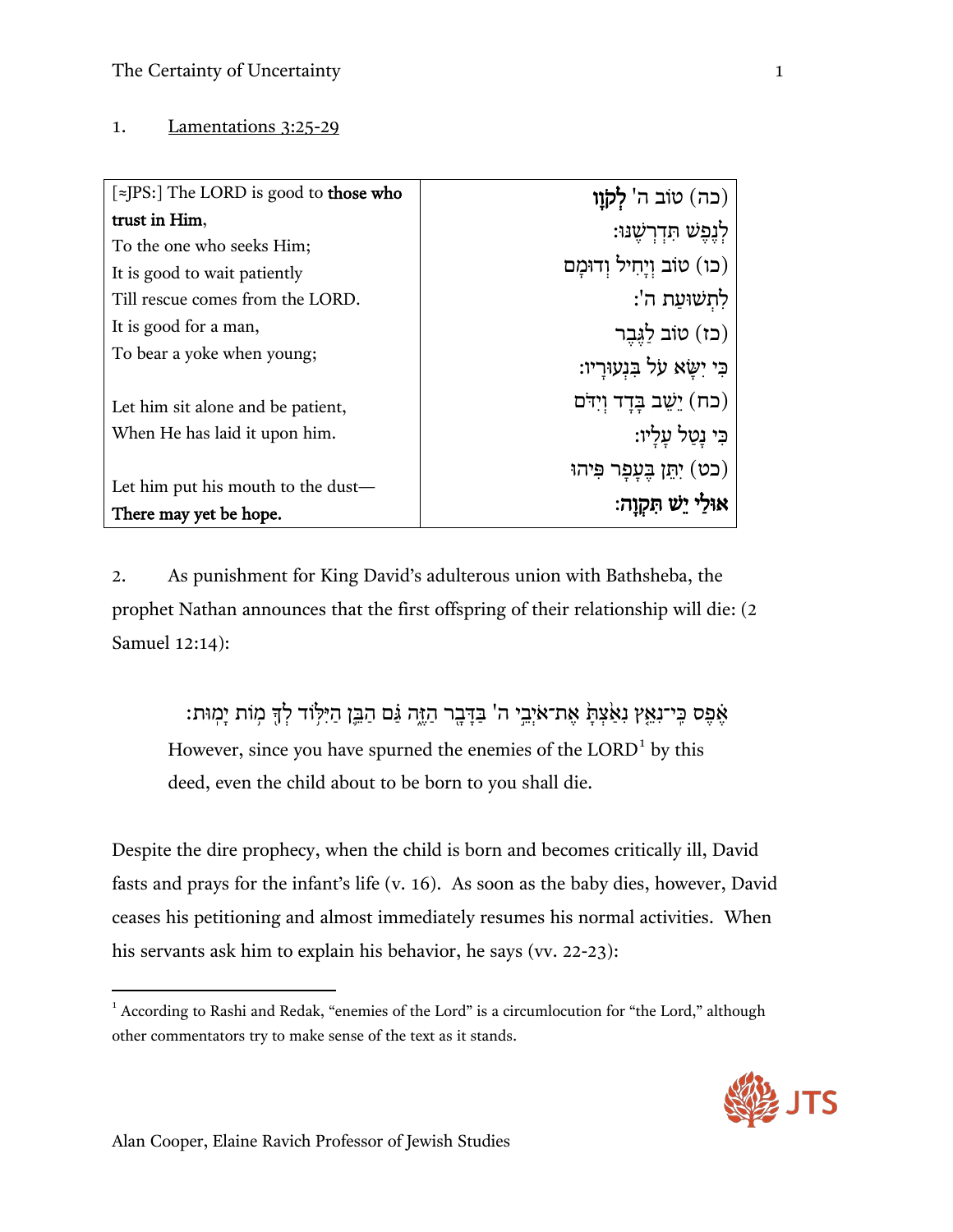בִּעְזֹד<sup>י</sup> היּלִד חִי צַמִתִּי ואָבְכֵּה כֵּי אָמִרתִּי **מֵי יוֹדֵ֫עַ** וְחִנֵּנִי ה' וְחִי היּלִד: וְעַתְּה ן מֵת לָמָּה זֶהֹ אֲנֵי צָם הַאוּכַל לַהֲשִׁיבְוֹ עֻוֹד אֲנִי הֹלֵךְ אֵלָיו וְהִוּא לְאֹ־יָשְׁוּב | ָ אֵלי

"While the child was still alive, I fasted and wept because I thought: 'Who knows? The LORD may have pity on me, and the child may live.' But now that he is dead, why should I fast? Can I bring him back again? I shall go to him, but he will never come back to me."

3. In his commentary on 2 Samuel 21:21, Levi Ben Gershon [Ralbag, Gersonides] (France; 1288-1344) uses the allusion to Goliath's disparagement of Israel (vv. 20-21; cf. 1 Samuel 17) as an occasion to enumerate 68(!) lessons (תועליות ( that may be derived from the stories about David.

המ"ד הוא להודיע שאע"פ שגזר הש"י להביא רע מה שאין ראוי לאדם מלהמנע להתפלל לו להעביר הרעה היא כי חנון ה' ונחם על הרעה ולזה תמצא שאע"פ שייעד הש"י לדוד על יד נביאו כי מות ימות הילד ההוא הנה לא נמנע דוד מלהתפלל עליו ומלצום צום והיה שוכב ארצה לרוב ההכנע לפני השם ית' אולי יחננו ה' ויחי הילד ומזה המקום למדנו שמה שאמרה התורה וכי תבאו מלחמה בארצכם על הצר הצורר אתכם והרעותם בחצוצרות ונזכרתם וגו' הנה הרצון בו עם התפלה והתענית כמו שבארנו בביאורנו לדברי התורה.

#44 is to teach how even though God has decreed to bring about evil, it is unfitting for a person to refrain from praying for God to remove that evil because He is gracious and renouncing punishment. In this respect, even though God had fated for David by means of His prophet that the child surely would die, David did not refrain from praying, fasting, and lying on the ground, greatly abasing himself

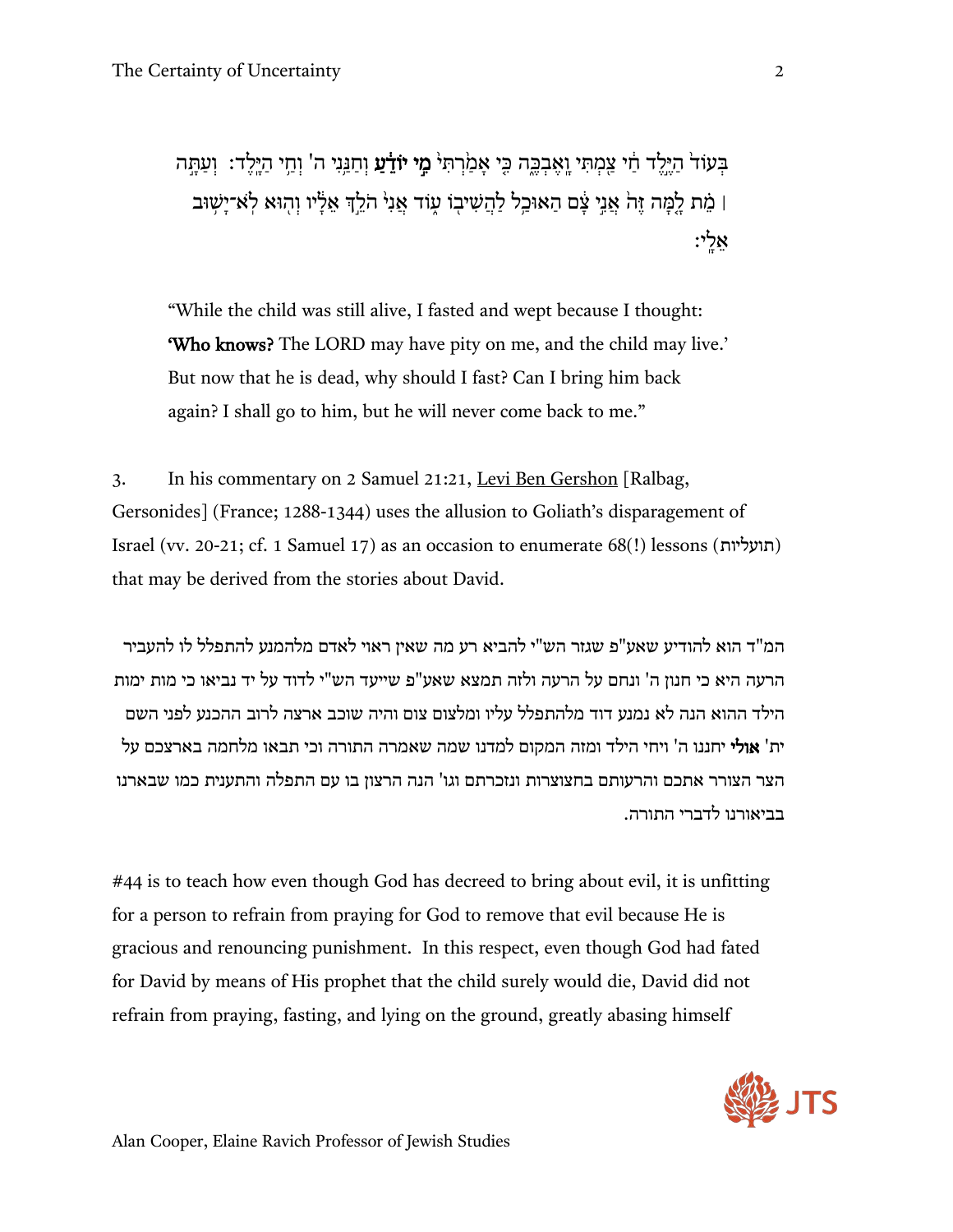before God. Maybe God would be gracious to him and let the child live. From this we learn that when it says in the Torah, "When you are at war in your land against an aggressor who attacks you, you shall sound short blasts on the trumpets, that you may be remembered [before the LORD your God and be delivered from your enemies]" (Numbers 10:9), it means by way of prayer and fasting, as we explained in our Torah commentary.

[There is no explicit mention of prayer and fasting in Numbers 10:9. According to Ralbag, however, the sound of the trumpets is intended to inspire acts of penitence that evoke God's mercy, בהתפללם וירחמם have will God and "אליו, כי התפילה עם זאת התרועה היא סיבת היותם נזכרים mercy on them for their praying to Him because it is the prayer along with the trumpet blast that occasions their being remembered."

המ"ה הוא במצות והוא להודיע שאין ראוי לצום ולהתפלל על הצרה אחר שכבר הגיעה כי אין ראוי להתפלל על דבר הנמנע לאלהים אם לא היה המתפלל נביא והיה שואל זה על דרך המופת ולזה אמר דוד למה זה אני צם האוכל להשיבו וגו' וכבר בארנו זה בביאור התורה ממה שאמר על הצר הצורר ולא שכבר צרר.

#45 has to do with the commandments: it teaches that it is unfitting to fast and pray about a hardship that already has come to pass. It is unfitting to pray for something that is impossible for God except if it were a prophet praying and petitioning for a miracle. For this reason David said, "But now that he is dead, why should I fast? Can I bring him back again?" We also explained this in the Torah commentary from the fact that it says "an aggressor who *attacks* [is attacking/is about to attack] you," not one who *has attacked* already.

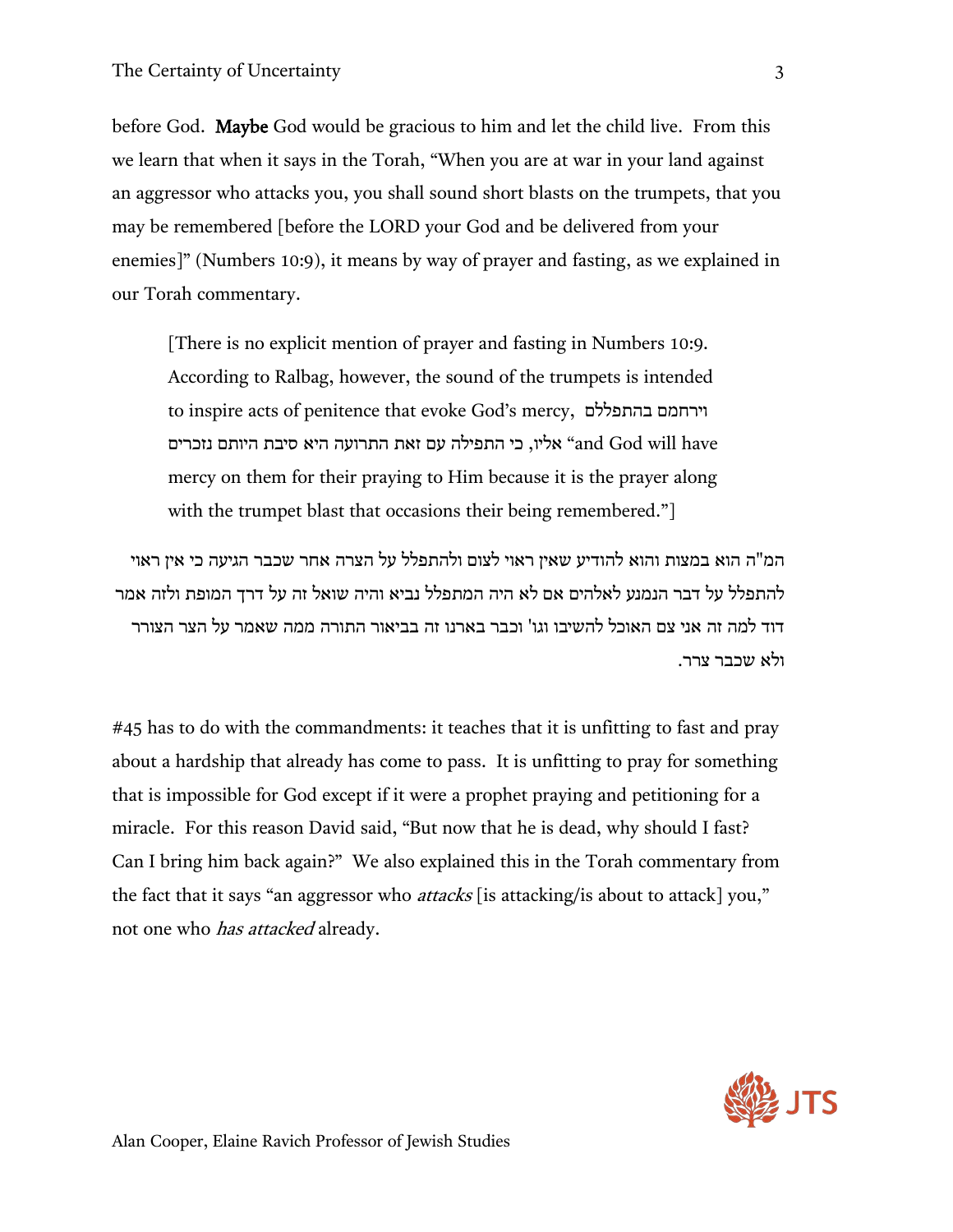4. In Esther 4:11, Esther expresses her fear that she will be executed if she enters the king's presence unsummoned. Mordecai remonstrates with her (4:13-17):

> וַ יִּאמֶר מַרְדֶּכֵי לְהָשִׁיב אֱל־אֱסְתֵּר אֲל־תְּדָמֵי בְנַפְשֶׁדְ לְהִמֵּלֵט בֵּית־הַמֶּלֶד מִכּל־היִהוּדִים: כֵּי אִם־הַחֲרִשׁ תַּחֲרִישׁי בַּעַת הַזּאַת רוּח וְהַצַלֶּה יִעָמוֹד לַיְּהוּדִים מִמַּקוֹם אַחֶר וְאֵתְ וּבֵית־אָבֵיךְ תִּאֲבֵדוּ וּמֵי יוֹדָ֫עַ אָם־לְעֵת כַּזֹאת הִגַּעַתְּ לַמַּלְכְוּת: וַתְּאמֶר אֵסְתֵּר לְהָשֶׁיב אֱל־מָרְדֶּבֶי: לֵדְּ כְּנוֹס אֶת־כַּל־הַיְּהוּדִים הַנִּמְצְאֵים בִּשׁוּשַׁן וְצִוּמוּ עֲלַי וְאַל־תּאַכְלוּ וְאֵל־תִּשְׁתּוּ שְׁלָשֶׁת יָמִיםׂ לַיְלָה וָיֹּוֹם גַּם־אֲנֵי וְנַעֲרֹתַי אָצִוּם כֵּוָ וּבְכֵّן אָבִוֹא אֶל־הַמֶּ֫לֶדְּ אֲשֶׁר לְאֹ־כַדְּׂת וְכַאֲשֶׁר אָבִדְתִּי אָבֶדְתִּי: וַיַּעֲבִר מַרְדֵּכֵי וַיַּּעַשׂ כִּכֹ<sup>ל</sup> ּ אֲשֶׁר־צִוְּתֵה עַלֵּיו אֱסְתֵּר:

The religious message that may be implicit in the Hebrew is spelled out in one of the Greek versions of Esther:

| Hebrew:                                 | Greek Alpha-text:                             |
|-----------------------------------------|-----------------------------------------------|
| <sup>13</sup> Mordecai had this message | $9(13)$ So Mardochaios sent to her            |
| delivered to Esther: "Do not            | and said to her,                              |
| imagine that you, of all the Jews,      |                                               |
| will escape with your life by being     |                                               |
| in the king's palace. $^{14}$ On the    | $^{(14)\alpha}$ If you ignore your nation and |
| contrary, if you keep silent in this    | do not help them, then surely                 |
| crisis, relief and deliverance will     | God will be to them a helper and              |
| come to the Jews from another           | deliverance, but you and your                 |
| quarter, while you and your             | father's household will perish.               |
| father's house will perish. And         | $10$ And who knows if for this time           |
| who knows, perhaps you have             | you were made queen?"                         |

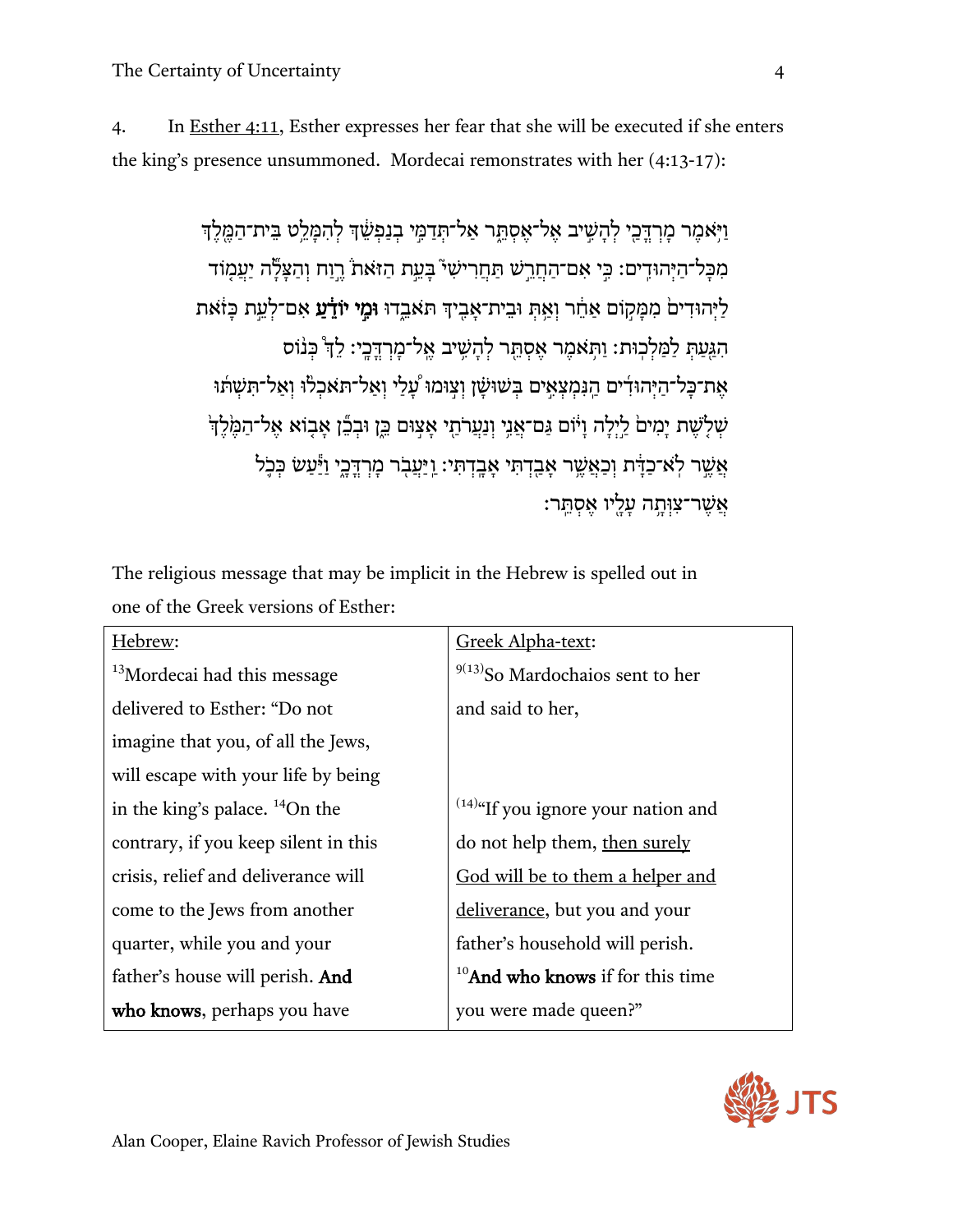| attained to royal position for just                      |                                                |
|----------------------------------------------------------|------------------------------------------------|
| such a crisis." <sup>15</sup> Then Esther sent           | $11(15)$ Then the queen sent saying,           |
| back this answer to Mordecai:                            |                                                |
| <sup>16</sup> <sup>4</sup> Go, assemble all the Jews who | <sup>(16)</sup> "Proclaim a religious service, |
| live in Shushan, and fast in my                          | and petition God earnestly, and I              |
| behalf; do not eat or drink for                          | and my girls will do likewise.                 |
| three days, night or day. I and my                       |                                                |
| maidens will observe the same                            |                                                |
| fast. Then I shall go to the king,                       | And I will go to the king                      |
| though it is contrary to the law;                        | uninvited, even if it be necessary             |
| and if I am to perish, I shall                           | that I die."                                   |
| perish!" <sup>17</sup> So Mordecai went about            | $12(17)$ And Mardochaios did so.               |
| [the city] and did just as Esther                        |                                                |
| had commanded him.                                       |                                                |

5. Jeremiah 18:5-10 contains an essential statement about the equivocal character of divine judgement:

וַיְהִי דְבַר־ה' אֵלֵי לֵאמְוֹר: הֵכִיּוֹצֵ֫ר הַזֶּה לֹא־אוּכַּ֫ל לַעֲשְׂוֹת לָבֵם בֵּיִת יִשְׂרָאֱל נִאָם־ה' הִנֵּה כַהֹּמֶרֹ בְּיָד הַיּוֹצֵ֫ר כֵּן־אַתֵּם בְּיָדִי בֵּית יִשְׂרָאֵל: רֵגַע אֲדַבֵּ֫ר עַל־גְּוֹי וְעַל־מַמְלָבֶה ֹלְנְתְוֹשׁ וִלְנְתְוֹץ וְלִהַאֲבִיד: וְשָׁבֹ הַגְּוֹי הַהֹוּא מֵרֵעָתוֹ אֲשֵׁר דִּבְּרְתִּי עָלָיו וְנֵחַמְתִּי ּעַל־הֶרָעָ֫ה אֲשֶׁר חָשַׁבְתִּי לַעֲשְׂוֹת לְוֹ: וְרֵגַע אֲדַבֵּ֫ר עַל־גְוֹי וְעַל־מַמְלָבֶה לִבְנִֽת וְלִנְטְעַ וְעָשֶׂה הָרַעֹ בִּעֵינַי לְבִלְתֵּי שִׁמְעַ בִּקוֹלֵי וְנֵחַמְתִּי עַל־הַטּוֹבָ֫ה אֲשֵׁר אָמַרִתִּי לְהֵיטֵיב  $:$ וֹתוֹ

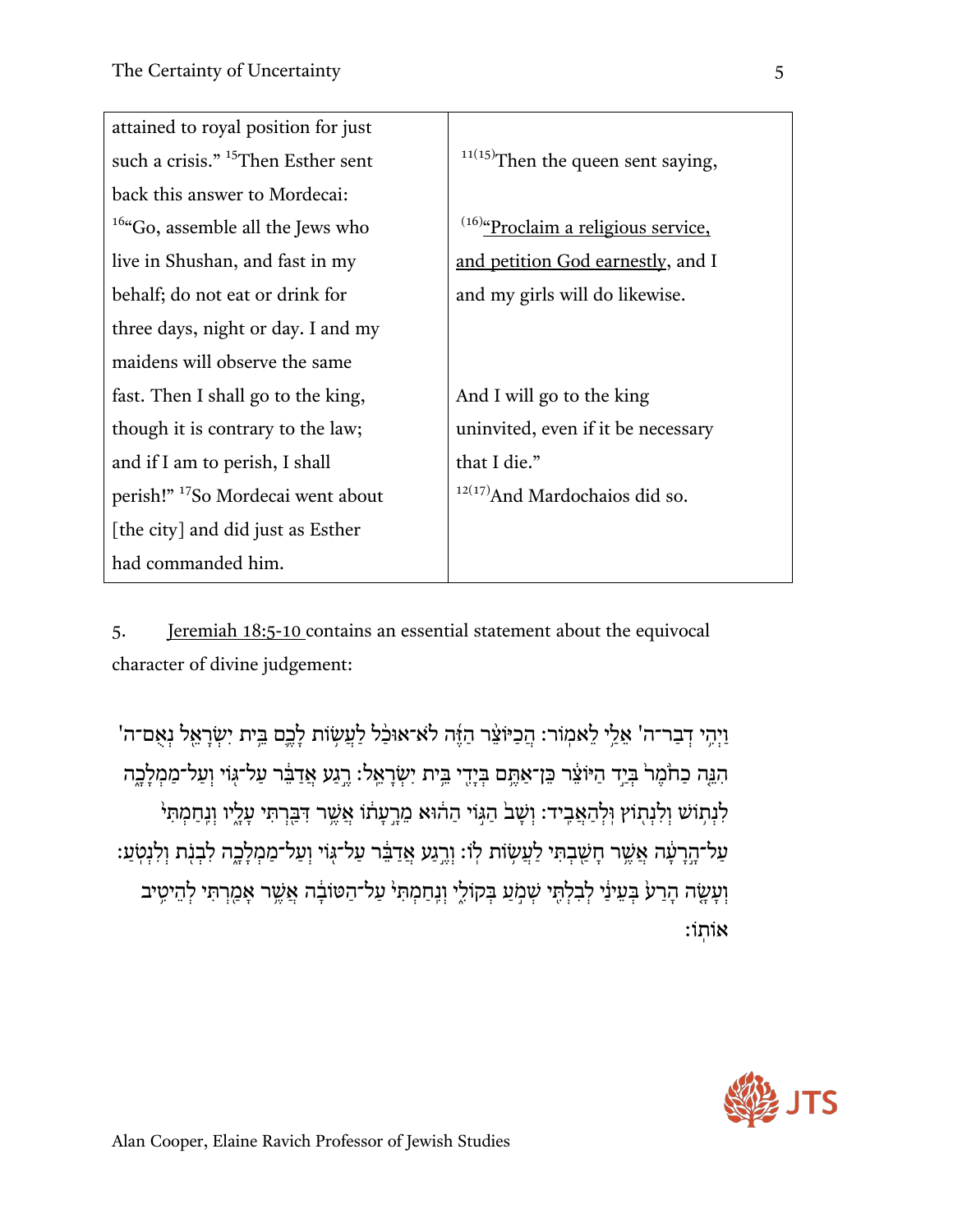Then the word of the LORD came to me: O House of Israel, can I not deal with you like this potter?—says the LORD. Just like clay in the hands of the potter, so are you in My hands, O House of Israel! At one moment I may decree that a nation or a kingdom shall be uprooted and pulled down and destroyed; but if that nation against which I made the decree turns back from its wickedness, I change My mind concerning the punishment I planned to bring on it. At another moment I may decree that a nation or a kingdom shall be built and planted; but if it does what is displeasing to Me and does not obey Me, then I change My mind concerning the good I planned to bestow upon it.

6. In Joel 2:1-11, the prophet depicts the advent of the Day of the Lord, when as punishment for sin the Divine Warrior and His troops will turn the land from a veritable Garden of Eden into a desolate waste (v. 3). But then the prophet declares  $(vv. 12-14),$ 

וְגַם־עַתַּהׂ נִאְם־ה' שֶׁבוּ עָדֵי בִּכָל־לְבַבְבֶם וּבְצִוֹם וּבְבְכֵי וּבְמִסְפֵּד: וִקְרָעָוּ לְבַבְכֶםׂ וְאַל־בִּגְדֵיכֶם וְשְׁוּבוּ אֱל־ה' אֱלְהֵיכֶם כֵּי־חַנְּוּן וְרַחוּםׂ הוֹא אֱרֶךְ אַפַּׂיִםֹ וְרַב־חֶסֶד וְנִחֶם עַל־הָרָעֶה**: מֶי יוֹדֵעַ** יָשְׁוּב וְנִחֶם וְהִשְׁאֵיר אַחֲרָיוֹ בְּרָבְר מִנחה וּנֵׁסִדְּ לִה' אֵלֹהיכִם:

"Yet even now"—says the LORD— "Turn back to Me with all your hearts, and with fasting, weeping, and lamenting." Rend your hearts rather than your garments, and turn back to the LORD your God. For He is gracious and compassionate, slow to anger, abounding in kindness, and renouncing punishment. Who knows but He may turn

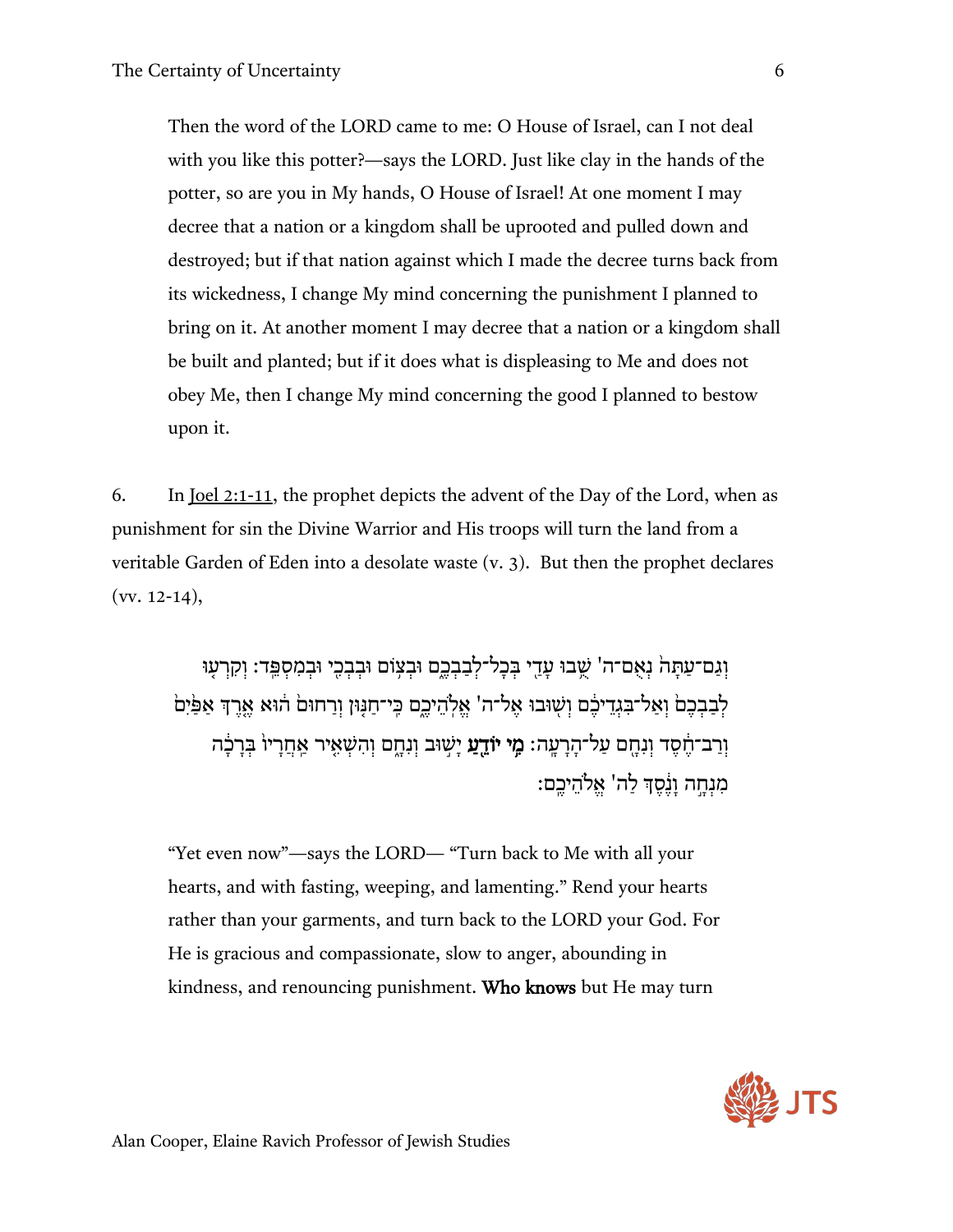and relent, and leave a blessing behind for meal offering and drink offering to the LORD your God?

[In the following verse (2:15), the prophet calls upon Israel to "Blow a horn (shofar) in Zion, solemnize a fast, proclaim an assembly" in order to plead for divine compassion, which is granted in the form of an oracle of salvation (vv. 18-27).]

7. In Jonah 3:4-10, the uncertainty inherent in what sounds like an unequivocal oracle of judgement motivates the Ninevites to act. They seem to be acting out the scenario depicted in Joel 2:

וִיּחל יוֹנהׂ לִבוֹא בעִיר מהלךְ יוֹם אַחד ויּקראַ ויּאַמֹר עוֹד אַרבַּעִים יֹוֹם וְנִינֵוְה נֵהְפֶּכֶת: וַיַּאֲמֵינוּ אַנְשֵׁי נֵינֵוֵה בֵּאלֹהֵים וַיִּקְרְאוּ־צוֹםׂ וַיִּלְבִּשׁוּ שֹׂקִים ְמִ גְּדוֹלָם וְעַד־קְטַנֵּם: וִיּגַעָ הִדְּבַר אֵל־מַלֹךְ נִינוֹה וַיֹּקָם מִכַּסְאֵוֹ וִיּעָבֵר אַדִּרְתּוֹ מֵעֲלֵיו וַיְכֵס שַׂק וַיּּשֶׁב עַל־הָאֵפֶר: וַיַּזְעָק וַיּ<sup>ּ</sup>אמֶר בִּנֶינוֹה מִטֵּעַם הַמֵּלֶךְ וּגִדֹלַיו לִאמֹר האַדֹם והִבִּהמֹה הִבִּקָר וְהִצָּאַן אַל־יִטְעָמוּּ מַאָּוּמַה אָל־יִרְעַוּ וּמִים אַל־ישִׁתּּוּ: ויתכּסוּ שַׂקִּים האִדםׂ והבּהמֹה ויקראוּ אַל־אַלֹהים בִּחזקה וישֹׁבוּ אִישׁ מִדִּרכּוֹ הרעִד וּמִן־החמס אַשׁר בִּכְפֵּיהם: **מִי־יוֹדִע** יִשׁוּב וּנִחִם הַאֲלֹהֵים וְשֵׁב מֵחֲרְוֹן אַפּוֹ וְלָא נֹאבֵד: וַיִּרְא הַאֱלֹהִיםׂ אֱת־מֵעֲשִׂיהֶם כִּי־שָׁבוּ מִדַּרְכֵּם הַרָעָה וַיִּנֵּחֵם הָאֱלֹהִים עַל־הֲרָעֵה אֲשֶׁר־דָּבֵּר לַעֲשׂוֹת־לָהֱם וְלָא ַ עֲשֱׂה

Jonah started out and made his way into the city the distance of one day's walk, and proclaimed: "Forty days more, and Nineveh shall be overthrown!" The people of Nineveh believed God. They proclaimed a

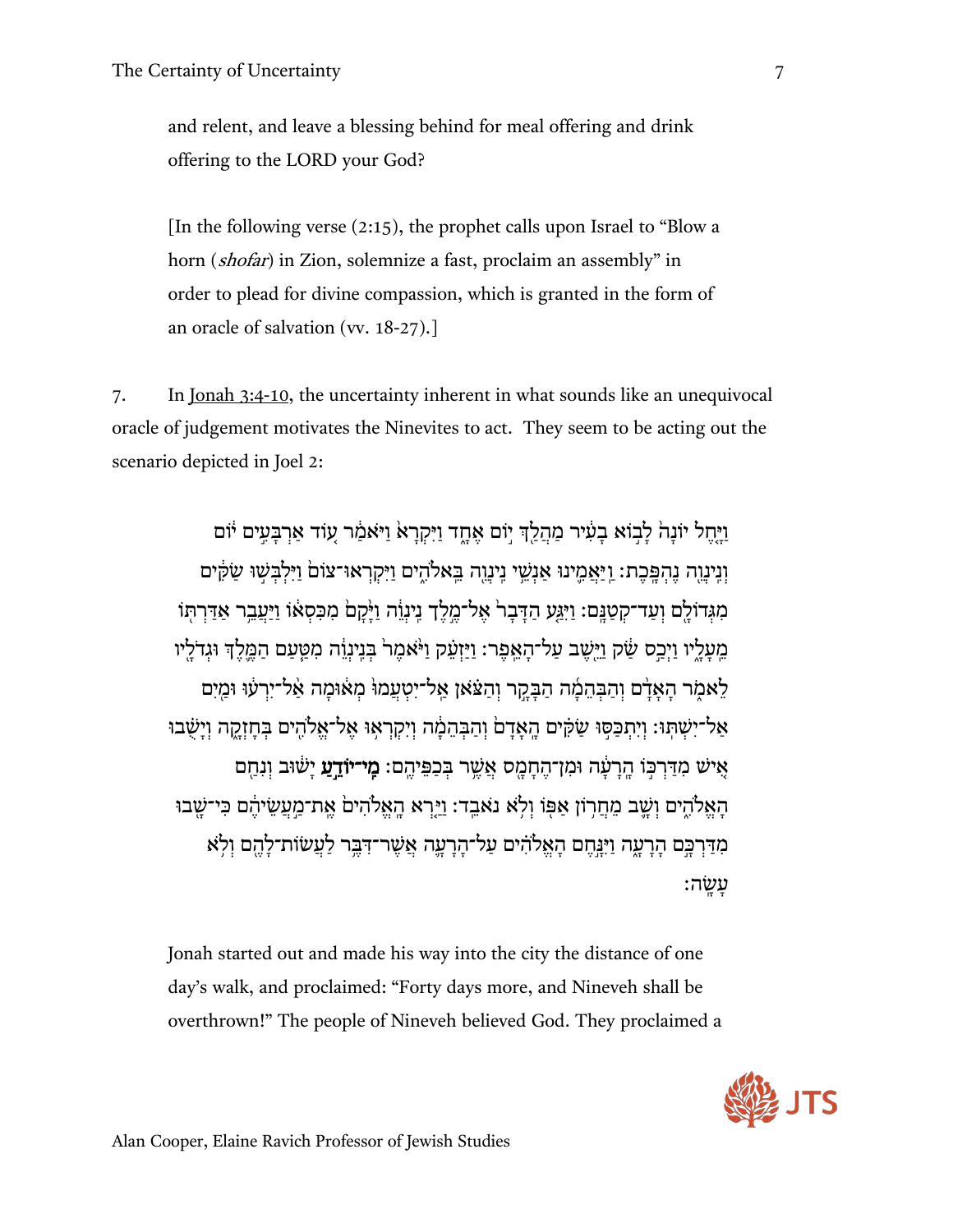fast, and great and small alike put on sackcloth. When the news reached the king of Nineveh, he rose from his throne, took off his robe, put on sackcloth, and sat in ashes. And he had the word cried through Nineveh: "By decree of the king and his nobles: No man or beast—of flock or herd—shall taste anything! They shall not graze, and they shall not drink water! They shall be covered with sackcloth man and beast—and shall cry mightily to God. Let everyone turn back from his evil ways and from the injustice of which he is guilty. Who knows but that God may turn and relent? He may turn back from His wrath, so that we do not perish." God saw what they did, how they were turning back from their evil ways. And God renounced the punishment He had planned to bring upon them, and did not carry it out.

8. In Jonah 4:1-3, the prophet is profoundly disturbed by what is tantamount to the falsification of his oracle. Jonah's *certainty* about the outcome had motivated him to flee from his prophetic mission, in contrast to the Ninevites' whose uncertainty motivated their repentance:

ויִּרַע אַל־יוֹנַה רִעָה גִדוֹלָה וִיּחַר לוֹ: וִיּתִפַּלֶּל אֵל־ה' וִיּאָמַר אַנַּה ה' הלוֹא־זֶה דְבָרִי עַד־הֱיוֹתִי עַל־אַדְמַתִי עַל־בֵּן קִדֵּמְתִּי לִבְרֹחַ תַּרְשִׁישַׁה כֵּי **יַדַ֫עְתִּי** כֵּי אַתַּהֹ אֵל־חַגִּוּן וְרַחֹוּם אֵרֵדְ אַפַּׂיִם וְרַב־חֶסֶד וְנִחֶם עַל־הָרָעֶה: וְעַתֲה ה' ַ קַח־נֵא אֶת־נַפְשֵׁי מִמֶּנִּי כֵּי טִוֹב מוֹתֵי מֵחַיֵּי:

This displeased Jonah greatly, and he was grieved. He prayed to the LORD, saying, "O LORD! Isn't this just what I said when I was still in my own country? That is why I fled beforehand to Tarshish. For I

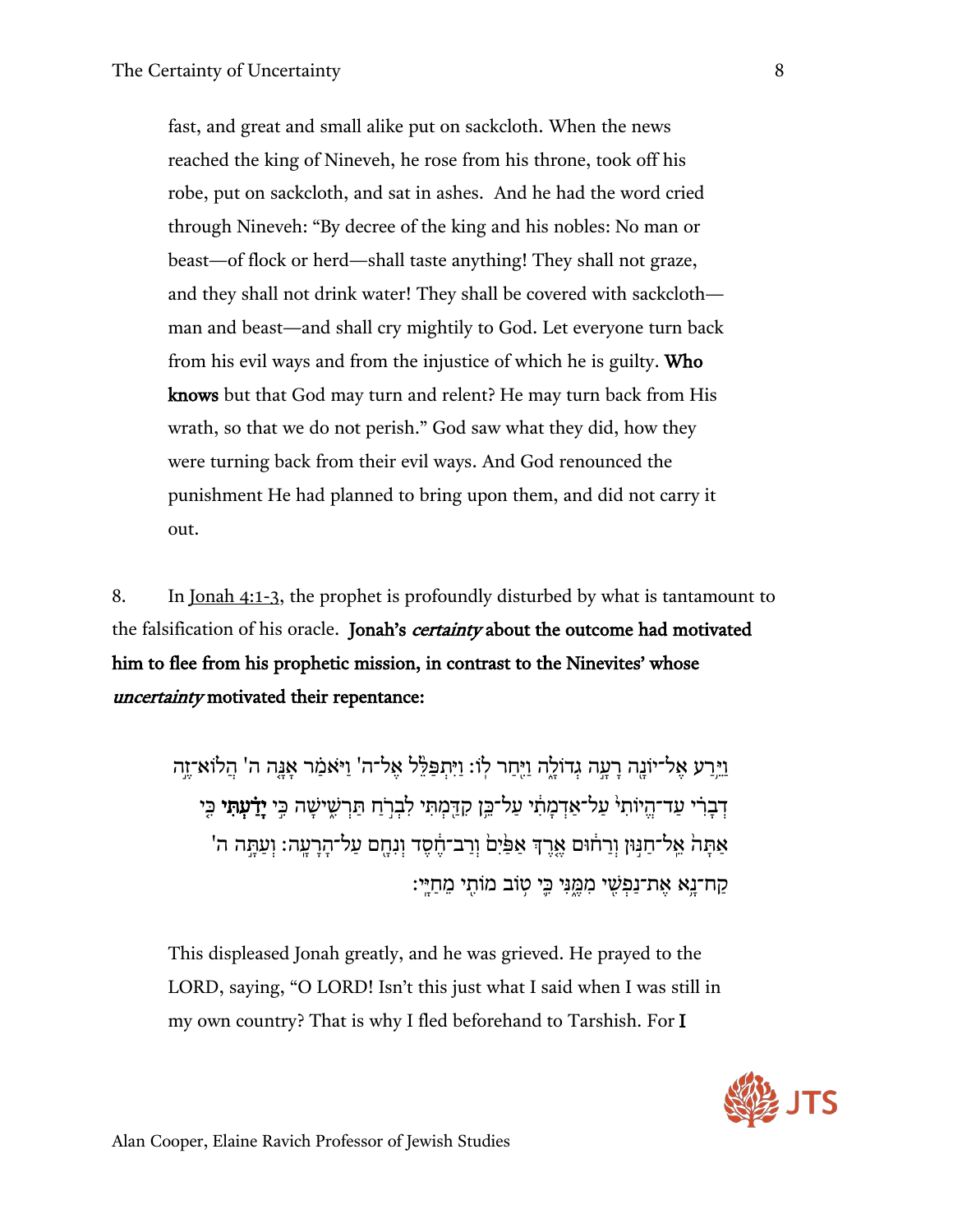know that You are a compassionate and gracious God, slow to anger, abounding in kindness, renouncing punishment. Please, LORD, take my life, for I would rather die than live."

## Trust **≠** Certainty

 $\overline{\phantom{a}}$ 

9. Abraham Maimonides (Maimuni; son of Rambam); Egypt (1186-1237), Kitāb Kifāyah al-`Ābidīn ("Sufficient Guide for Servants of God"), on tawakkul=biṭṭaḥon ("trust") [adapted from trans. Samuel Rosenblatt]

Trust in God is among the elevated paths, one of the fundamental principles of the Law. None of the adherents of the Law would deny its obligatory character…. The essence of faith consists in the belief that God is the creator and provider, the one who gives life and brings death, makes sick and heals, makes rich and poor. Everything that happens in the world, in general and in particular, reverts to God. God is the author who decrees and executes everything except for the matter of obedience and disobedience.<sup>[2](#page-9-0)</sup>

[Maimuni describes three kinds of trust in times of crisis: (1) hope for a miracle, which is amply attested in Scripture but is presumptuous and misguided in the absence of authentic prophecy; (2) reliance solely on "proximate, external, ordinary means" rather than God, which is characteristic of unbelievers and the "wicked"; (3) taking ordinary measures to ensure one's welfare while recognizing that their efficacy is dependent on God. This third kind of trust is "obligatory upon all adherents of the Law." It entails the belief that "natural

<span id="page-9-0"></span><sup>&</sup>lt;sup>2</sup> Cf. Berakhot 33b, "Everything is in the hand of heaven except the fear of heaven."

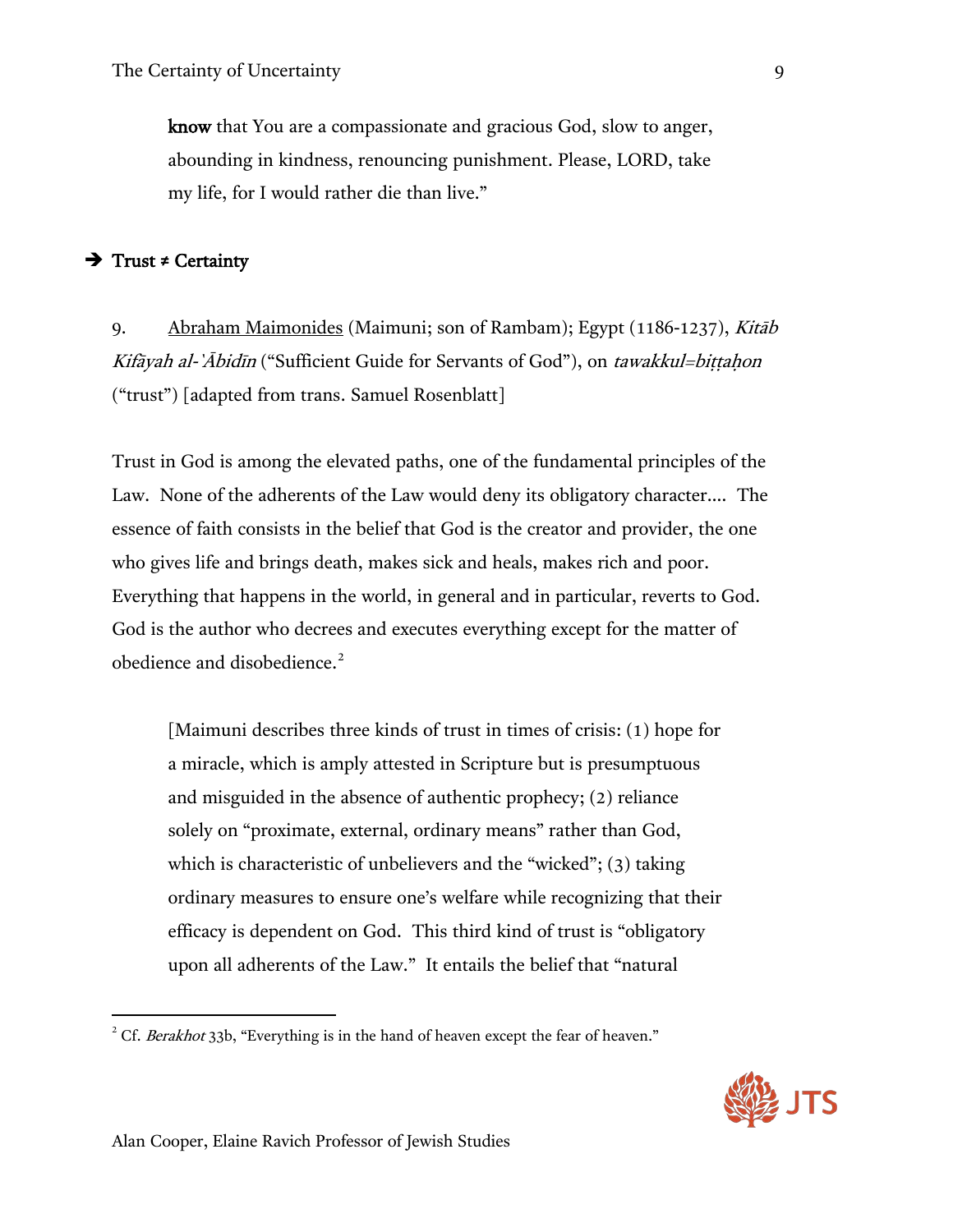causes and ordinary means are disposed in accordance with the particular will of God with respect to every person at every time in every situation." God may allow natural means (e.g., good nutrition, medication) to attain their natural result or cause them "to depart from their natural course."]

10. Ḥazon Ish (Avraham Yeshaya Karelitz; Belarus/Israel (1878–1953), Sefer emunah u-vittahon ("Book of Faith and Trust"), ch. 2

טעות נושנת נתאזרחה בלב רבים במושג בטחון. שם בטחון המשמש למדה מהוללה ועיקרית בפי החסידים, נסתובבה במושג חובה להאמין - בכל מקרה שפוגש האדם והעמידתו לקראת עתיד בלתי מוכרע ושני דרכים בעתיד, אחת טובה ולא שניה - כי בטח יהיה הטוב, ואם מסתפק וחושש על היפוך הטוב הוא מחוסר בטחון:

A venerable error has been instilled in the hearts of many with respect to the concept of trust. The word "trust," used by the pious to designate a praiseworthy and fundamental attribute, has come to connote the obligation to believe—in all circumstances in which people confront an uncertain future with two directions, one good but not the other—that surely the outcome will be good, and if one doubts and worries about the opposite of the good one it is on account of deficient trust.

ואין הוראה זו בבטחון נכונה, שכל שלא נתברר בנבואה גורל העתיד אין העתיד מוכרע, כי מי יודע משפטי ד' וגמולותיו ית': אבל ענין הבטחון הוא האמון שאין מקרה בעולם, וכל הנעשה תחת השמש הכל בהכרזה מאתו ית'...,

This teaching about trust is incorrect. Whenever future destiny is not made explicit by prophecy, the future is undecided, for who knows God's judgements and